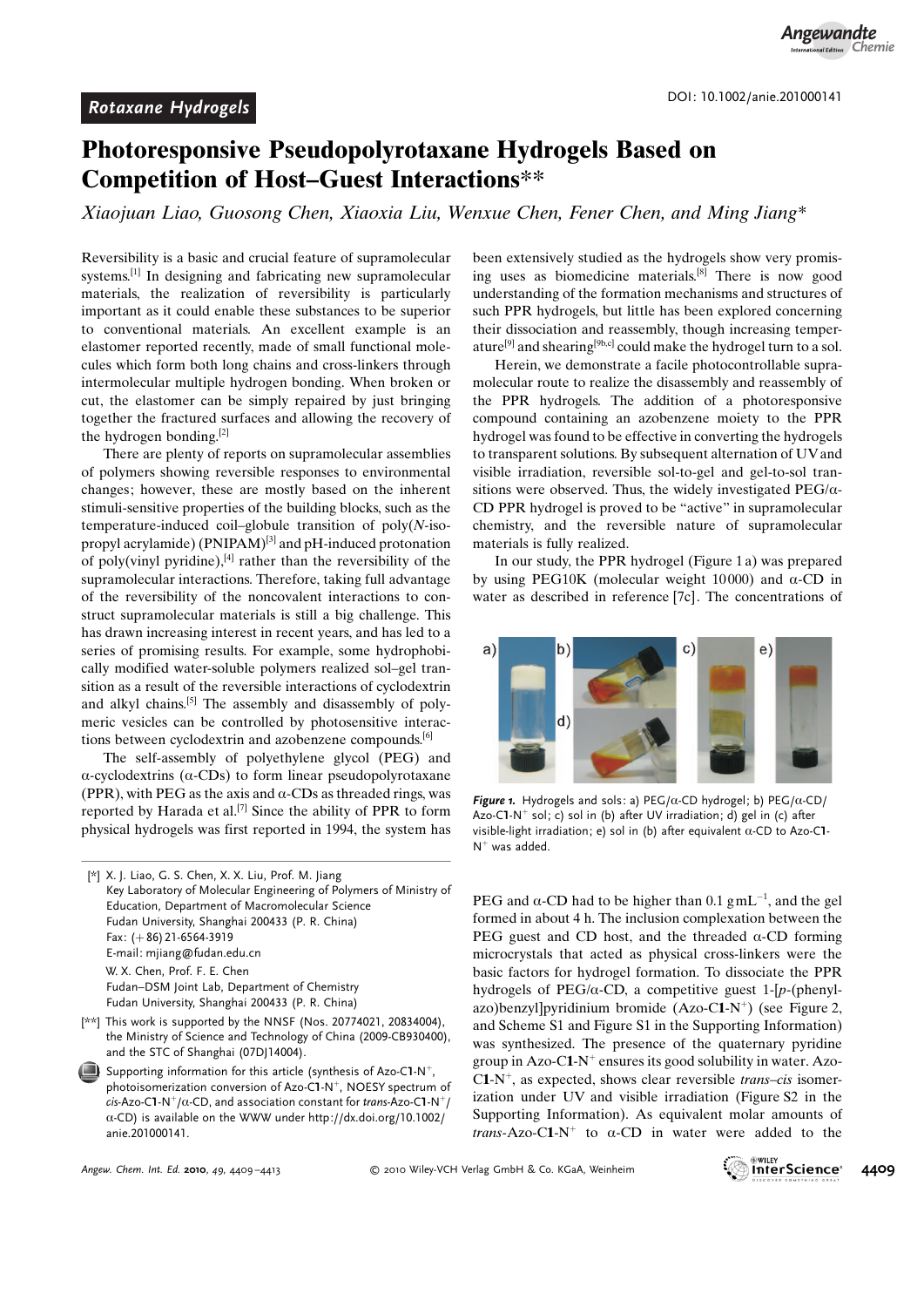## Communications



Figure 2. <sup>1</sup>H NMR spectra of a) PEG/ $\alpha$ -CD solution, b) PEG/ $\alpha$ -CD hydrogel, c) PEG/ $\alpha$ -CD/Azo-C1-N<sup>+</sup>, d)  $\alpha$ -CD/Azo-C1-N<sup>+</sup>, e) Azo-C1-N<sup>+</sup>, f) PEG, g)  $\alpha$ -CD, and h) PEG/Azo-C1-N<sup>+</sup> solutions in D<sub>2</sub>O.

hydrogel and the mixture was ultrasonicated, the gel turned into a transparent sol in a few minutes (Figure 1 b). Subsequent UV irradiation at 365 nm of the resultant sol made it return to a hydrogel (Figure 1c). This hydrogel went to a sol again as it was irradiated by visible light (Figure 1 d). Such gelto-sol and sol-to-gel transitions were realized repeatedly as visible and UV irradiation was alternately performed.

<sup>1</sup>H NMR studies provided important insight into the nature of hydrogel formation and dissociation. The results are shown in Figure 2 and Figure S3 in the Supporting Information. Curves a and b in Figure 2 refer to the mixtures of PEG and  $\alpha$ -CD 2 and 24 h after mixing of the components, respectively. The former is a sol and the latter is a gel. Interestingly, for the former the spectrum is a simple sum of the spectra of PEG (Figure 2, curve f) and  $\alpha$ -CD (Figure 2, curve g), whereas in the latter obvious changes are observed. All the proton signals of  $\alpha$ -CD become much broader and the integral area of PEG protons at 3.62 ppm decreases from 9.18 to 6.87, with integration of the H1 proton of  $\alpha$ -CD as reference. The changes are, of course, caused by the threading of PEG chains into  $\alpha$ -CD cavities and crystallization of the complexed  $\alpha$ -CD, both of which retard the molecular mobility.

The addition of  $Azo-C1-N^+$  to the hydrogel causes remarkable changes (Figure 2, curve c), that is, the aromatic proton signals of Azo-C1-N<sup>+</sup> shift to a low field (from  $\delta =$ 8.00 ppm of Figure 2, curve e, to  $\delta = 8.11$  ppm) and the proton signals of  $\alpha$ -CD to a high field (from  $\delta = 3.92$  ppm of Figure 2, curve b, to  $\delta = 3.66$  ppm). Such changes are exactly the same as that observed for the reference system containing Azo-C1-  $N^+$  and  $\alpha$ -CD only as a result of the formation of the host– guest complex (Figure 2, curve d). In this ternary system of  $PEG/\alpha$ -CD/Azo-C1-N<sup>+</sup>, the most interesting observation is that the integral area of PEG signals returns to the initial value (9.70, S1.6 and Figure S3 in the Supporting Information) shown in Figure 2, curve a, before gelation. It means that after mixing Azo-C1- $N^+$  with the hydrogel, all the PEG chains that were bound to the hydrogel become free chains. In other words, the complexed  $\alpha$ -CD molecules were pulled out from the PEG chains driven by the host–guest interaction between  $\alpha$ -CD and Azo-C1-N<sup>+</sup>. This argument is confirmed by a supplementary experiment as follows. In the  $PEG/\alpha$ -CD/Azo-C1-N<sup>+</sup> solution (Figure 1b), in which all the  $\alpha$ -CD forms a complex with Azo-C1-N<sup>+</sup>, additional  $\alpha$ -CD equivalent to Azo-C1- $N^+$  was added. The hydrogel (Figure 1 e) re-formed in 2 h as a result of the PEG chains threading into the cavities of the newly added host  $\alpha$ -CD. In addition, the <sup>1</sup>H NMR spectrum of  $PEG/Azo-C1-N^+$  was recorded (Figure 2, curve h). No shift was observed, thus showing that Azo-C1-  $N^+$  has no interactions with PEG.

Dynamic laser light scattering (DLS) performed in very dilute solutions was used to monitor the formation of linear PPR and its dissociation. The concentration of PEG was  $0.01$  gmL<sup>-1</sup>, much lower than that used to form the hydrogel, so the PPR could form but no precipitation and gelation took place. As shown in Figure 3 (curve a), the solution of



Figure 3. DLS results for PEG (-), PEG/ $\alpha$ -CD (----), and PEG/ $\alpha$ - $CD/Azo-C1-N^{+}$  (……) aqueous solutions.

PEG10K alone shows a relatively narrow hydrodynamic radius distribution with a peak value of 3 nm. Mixing this PEG10K solution with  $\alpha$ -CD causes a remarkable change in the distribution curve, that is, three peaks appear (Figure 3, curve b). The middle one is the same as that of Figure 3 curve a, which is obviously associated with the free PEG10K. The right-hand peak, with a size ranging from about 50 to 200 nm, is attributed to the  $PEG/\alpha$ -CD linear complex and its

## 4410 [www.angewandte.org](http://www.angewandte.org)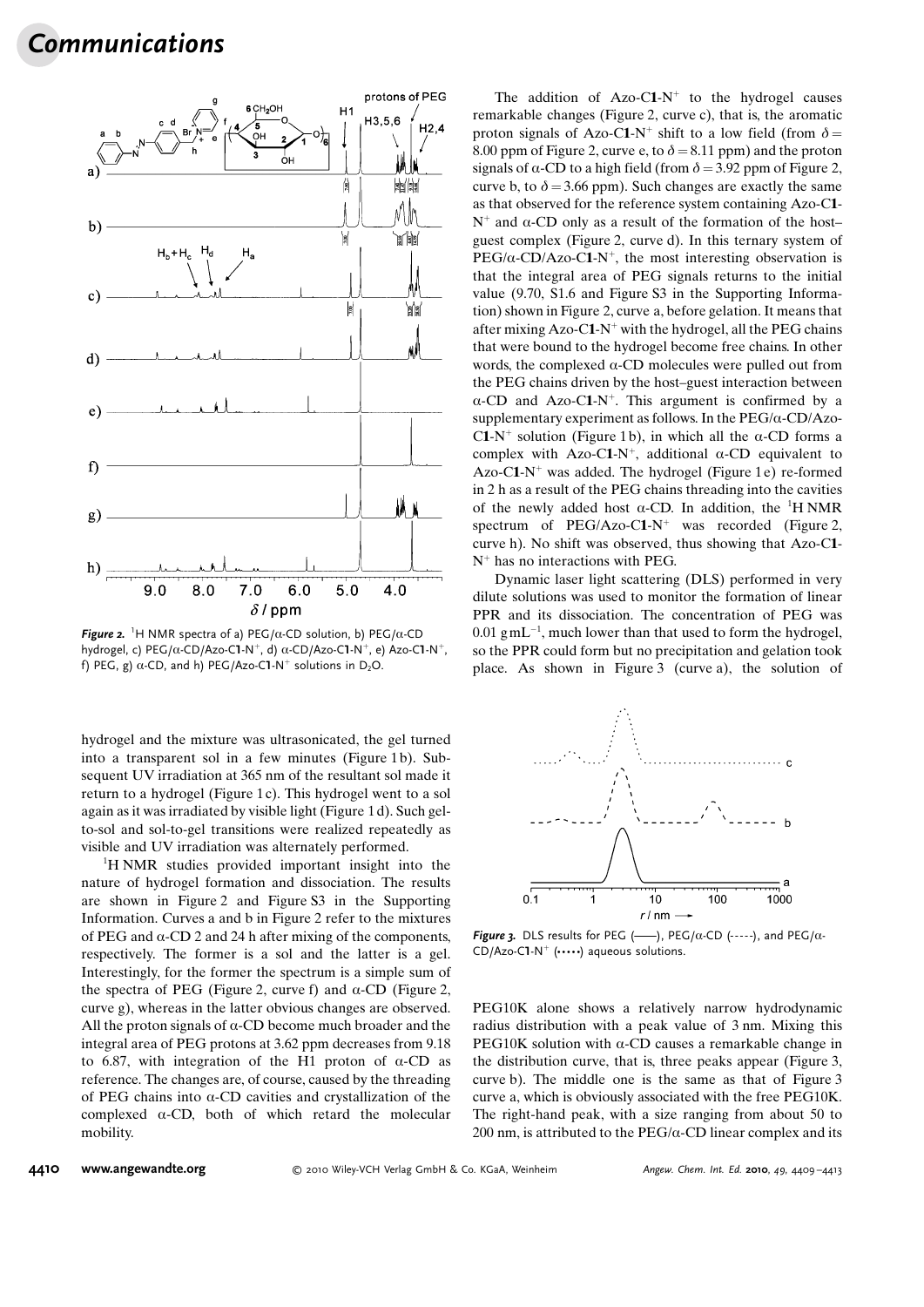aggregate PPR. In addition, a small peak of size less than 1 nm is observed, which is no doubt from the free  $\alpha$ -CD. Finally, Figure 3 curve c clearly shows the great change caused by adding Azo-C1-N<sup>+</sup> to the solution of  $\alpha$ -CD and PEG10K: the peak associated with the PPR aggregates completely disappears. This reflects PPR dissociation caused by pulling the complexed  $\alpha$ -CD molecules out of the PEG chains, driven by the inclusion complexation of  $\alpha$ -CD and Azo-C1-N<sup>+</sup>. The presence of the small molecular complex is indicated by the small peak located at less than 1 nm. Therefore, in the ternary system only free PEG chains and the complex of  $\alpha$ -CD and Azo-C1- $N^+$  exist.

All the results from <sup>1</sup>H NMR spectroscopy and DLS indicate that the host–guest interaction between trans-Azo-C1-N<sup>+</sup> and  $\alpha$ -CD was so strong that, in the ternary system, trans-Azo-C1-N<sup>+</sup> competed with and replaced PEG forming the trans-Azo-C1-N<sup>+</sup>/ $\alpha$ -CD complex and releasing the PEG chains. However, when the ternary solution underwent UV irradiation for about 1.5 h and was then kept in the dark at 48C overnight, PPR hydrogel was regenerated (Figure 1 c). The regeneration of the hydrogel implies that the interaction between  $\alpha$ -CD and Azo-C1-N<sup>+</sup> becomes much weaker when the latter is converted from the trans to the cis form. This point of view is confirmed by our 2D NMR measurements.

As shown in Figure 4, the  ${}^{1}H$  NOESY spectrum of Azo-C1-N<sup>+</sup>/ $\alpha$ -CD in D<sub>2</sub>O clearly displays a series of NOE correlation peaks between H3/H5 of  $\alpha$ -CD, which point to



Figure 4. NOESY spectrum of Azo-C1-N<sup>+</sup>/ $\alpha$ -CD aqueous solution before UV irradiation.

the cavity, and the protons Ha–Hd of the azobenzene moiety: peaks A between H3/H5 and Hb as well as Hc, peaks B between H3/H5 and Hd, and peak C between H5 and Ha. These NOE correlation peaks indicate that the trans form of the azobenzene moiety in Azo-C1-N<sup>+</sup> is deeply included in the hydrophobic cavity of  $\alpha$ -CD. However, all of these correlation peaks disappeared after UV irradiation of the solution, as shown in Figure S4 in the Supporting Information, which indicates that the azobenzene moiety of  $cis$ -Azo-C1-N<sup>+</sup> was excluded from the cavity of  $\alpha$ -CD. This provides

opportunities for the free  $\alpha$ -CD molecules to move and be threaded by the PEG chains again.

The difference in the binding ability of the *trans*- and *cis*-Azo-C1-N<sup>+</sup> with  $\alpha$ -CD was also estimated by isothermal titration calorimetry (ITC). The enthalpy changes  $(\Delta H)$ during mixing of the guest Azo-C1-N<sup>+</sup> solution (0.3  $\mu$ mol) and the host  $\alpha$ -CD solution (1 equiv) before and after UV irradiation are recorded in Figure 5. Here, the single-injection



Figure 5. Heat observed by ITC in the titration of Azo-C1-N<sup>+</sup> by  $\alpha$ -CD in SIM mode, before  $($ ---) and after  $($ .... $)$  UV irradiation.

mode (SIM) was used. The heat of dilution of the  $\alpha$ -CD solution was measured as a control and subtracted from the corresponding data. The heat released before UV irradiation was 939 µcal, whereas after irradiation it decreased to 323 ucal only. However, this finding cannot be simply attributed to the contribution of the cis form. As is well known, trans and cis isomers of the azobenzene moiety undergo dynamic balance.<sup>[10]</sup> By <sup>1</sup>H NMR measurements it was calculated that the *trans* isomer of Azo-C1-N<sup>+</sup> is present at about 90 and 22% before and after UV irradiation, respectively (Figure S5 in the Supporting Information), which is generally in agreement with data reported in the literature.[10c] Considering that after UV irradiation, about a fifth of the azobenzene groups remain in the trans form, which makes the major contribution to the measured very low  $\Delta H$ , the association between the *cis* form and  $\alpha$ -CD is very weak. Figure S6 (Supporting Information) shows the titration curve for  $\alpha$ -CD and Azo-C1-N<sup>+</sup> before UV irradiation, from which the association constant of  $1.46 \times 10^4$  m<sup>-1</sup> was obtained. This value is very close to those reported for other azobenzene compounds in the literature.<sup>[11]</sup> For  $\alpha$ -CD and cis-Azo-C1-N<sup>+</sup>, the association constant is not detectable from the ITC titration curve as the interaction is too weak.

We also studied the complexation between  $Azo-C1-N^+$ and  $\alpha$ -CD by circular dichroism spectroscopy. As shown in Figure 6 a, the spectrum of Azo-C1-N<sup>+</sup>/ $\alpha$ -CD in water shows a large positive band at 330 nm and a small negative band at 450 nm, which are assigned to the  $\pi-\pi^*$  transition of *trans*-Azo-C1-N<sup>+</sup> and n– $\pi^*$  transition of cis-Azo-C1-N<sup>+</sup>, respectively.[12] This result indicates that the azobenzene moiety of trans-Azo-C1-N<sup>+</sup> inserts in the  $\alpha$ -CD cavity with its electronic transition moment parallel to the  $\alpha$ -CD axis. Meanwhile, the azobenzene moiety of cis-Azo-C1-N<sup>+</sup> just lies on the  $\alpha$ -CD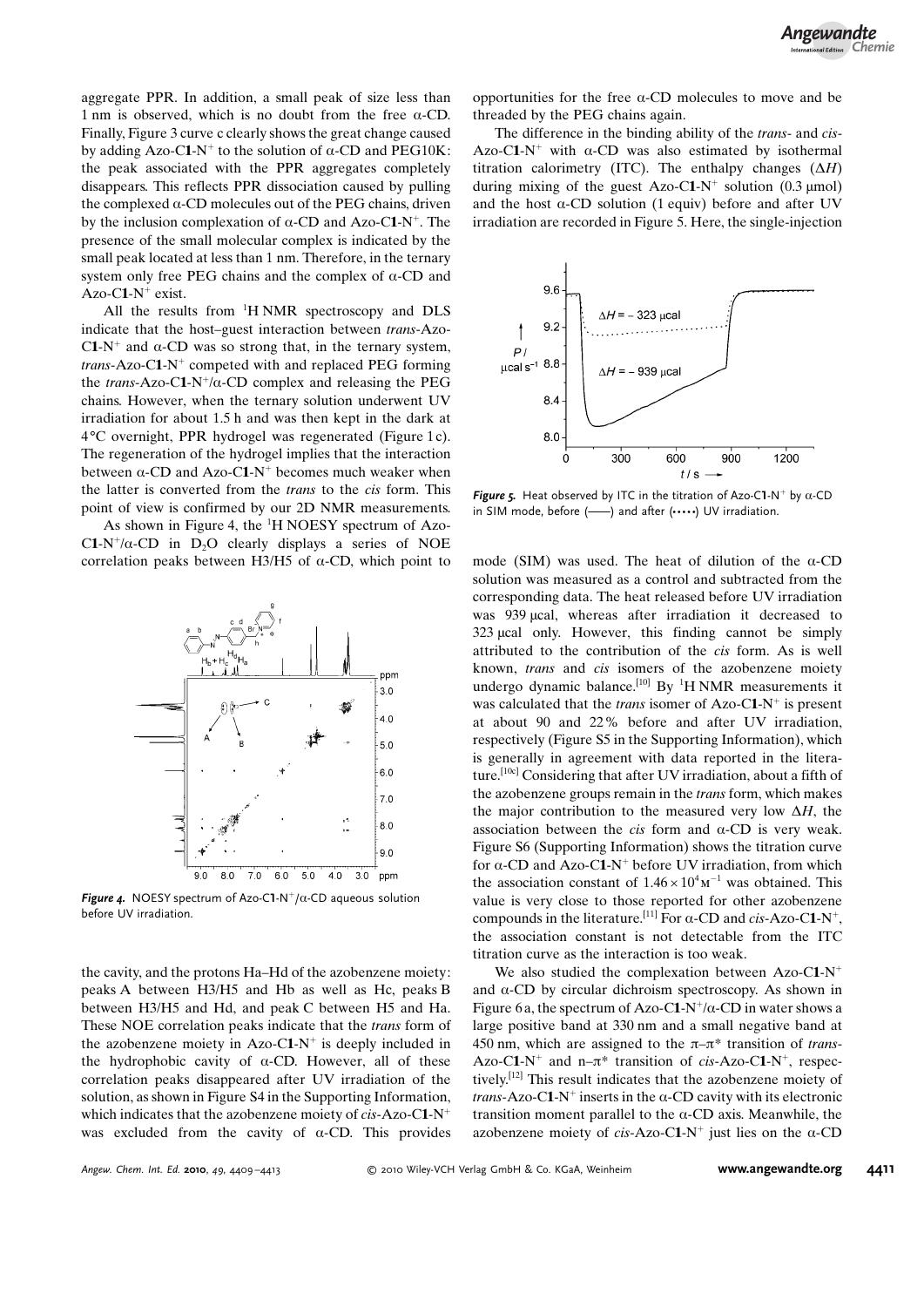## Communications



Figure 6. Circular dichroism spectra of an aqueous solution of Azo-C1-  $N^+/\alpha$ -CD (a) and diluted sol of PEG/ $\alpha$ -CD/Azo-C1-N<sup>+</sup> (b), before (Azo-) and after ( $...,$ ) UV and visible-light (----) irradiation. C(Azo-C1-N<sup>+</sup>) =  $1 \times 10^{-3}$  M,  $n(\alpha$ -CD): $n(Azo$ -C1-N<sup>+</sup>) = 1:1.

surface with its moment parallel to the  $\alpha$ -CD axis.<sup>[12a]</sup> After UV irradiation (365 nm), the positive circular dichroism band at 330 nm dramatically decreases as most of the azobenzene moiety turns into the cis form and then escapes from the  $\alpha$ -CD cavities. The resultant small band is attributed to the remaining trans isomer. After subsequent visible-light (435 nm) irradiation, the spectrum recovers almost to its original value, which suggests that  $\alpha$ -CD moves back to the azobenzene moiety.

Figure 6b displays the circular dichroism spectra of the ternary system prepared by adding Azo-C1-N<sup>+</sup> (1 equiv) to the PPR hydrogel and then diluting the mixture. It is remarkable to see that Figure 6b shows exactly the same spectra and variation with irradiation as those shown in Figure 6 a. This means that in the solution formed by mixing Azo-C1- $N^+$  with the PPR hydrogel (curve "initial"), all of the  $\alpha$ -CD species are pulled out from the PPR to form a complex with *trans*-Azo-C1-N<sup>+</sup>. In other words, the presence of PEG chains does not show any effect on the complexation between a-CD and the azobenzene moiety in either the trans or cis forms.

In conclusion, photoreversible PPR hydrogels were simply achieved through competition of three host–guest interactions (Scheme 1). Our studies proved that the strength of the interactions is in the sequence trans-Azo-C1-N<sup>+</sup>/ $\alpha$ - $CD > PEG/\alpha$ - $CD > cis$ -Azo-C1-N<sup>+</sup>/ $\alpha$ -CD. PEG10K and  $\alpha$ -CD form PPR hydrogel in water. The hydrogel transfers



Scheme 1. Preparation of the photoresponsive PPR hydrogels.

into solution by simply adding the competitive guest trans-Azo-C1-N<sup>+</sup>, which replaces PEG units to form complexes with

 $\alpha$ -CD. After UV irradiation, the PPR hydrogel regenerates because Azo-C1-N<sup>+</sup> in the *cis* form loses its ability to complex with  $\alpha$ -CD and then the latter is threaded by the PEG chain again. Subsequent irradiation by visible light makes the hydrogel convert to a solution. The photocontrollable gel-tosol and sol-to-gel processes can be repeated for cycles. The simplicity of preparation, commercial availability, and biocompatibility of the materials bode well for future applications of the hydrogels in various fields.

Received: January 10, 2010 Published online: May 17, 2010

**Keywords:** cyclodextrins  $\cdot$  host–guest systems  $\cdot$  rotaxanes  $\cdot$ sol–gel processes · supramolecular chemistry

- [1] a) J.-M. Lehn in Supramolecular Science: Where It Is and Where It Is Going (Eds.: R. Ungaro, E. Dalcasnale), Kluwer Academic, Dordrecht, 1999, p. 287; b) J.-M. Lehn, [Science](http://dx.doi.org/10.1126/science.1071063) 2002, 295, 2400; c) J.-M. Lehn, [Chem. Soc. Rev.](http://dx.doi.org/10.1039/b616752g) 2007, 36, 151.
- [2] P. Cordier, F. Tournilhac, C. Soulié-Ziakovic, L. Leibler, [Nature](http://dx.doi.org/10.1038/nature06669) 2008, 451[, 977.](http://dx.doi.org/10.1038/nature06669)
- [3] a) Z. S. Ge, J. Xu, J. M. Hu, Y. F. Zhang, S. Y. Liu, [Soft Matter](http://dx.doi.org/10.1039/b907906h) 2009, 5[, 3932](http://dx.doi.org/10.1039/b907906h); b) A. Klaikherd, C. Nagamani, S. Thayumanavan, [J. Am. Chem. Soc.](http://dx.doi.org/10.1021/ja809475a) 2009, 131, 4830; c) J. Qian, F.P. Wu, [Macromolecules](http://dx.doi.org/10.1021/ma8014189) 2008, 41, 8921.
- [4] a) S. Y. Liu, M. Jiang, H. Y. Liang, C. Wu, [Polymer](http://dx.doi.org/10.1016/S0032-3861(00)00265-2) 2000, 41, [8697](http://dx.doi.org/10.1016/S0032-3861(00)00265-2); b) J. F. Gohy, S. K. Varshney, R. Jerome, [Macromolecules](http://dx.doi.org/10.1021/ma0020483) 2001, 34[, 3361.](http://dx.doi.org/10.1021/ma0020483)
- [5] a) G. Pouliquen, C. Amiel, C. Tribet, *[J. Phys. Chem. B](http://dx.doi.org/10.1021/jp070798+)* 2007, 111, [5587](http://dx.doi.org/10.1021/jp070798+); b) I. Tomatsu, A. Hashidzume, A. Harada, [Macromole](http://dx.doi.org/10.1021/ma050670v)cules 2005, 38[, 5223](http://dx.doi.org/10.1021/ma050670v).
- [6] a) J. Zou, B. Guan, X. J. Liao, M. Jiang, F. G. Tao, [Macro](http://dx.doi.org/10.1021/ma901276c)[molecules](http://dx.doi.org/10.1021/ma901276c) 2009, 42, 7465; b) X. Chen, L. Hong, X. You, Y. L. Wang, G. Zou, W. Su, Q. J. Zhang, [Chem. Commun.](http://dx.doi.org/10.1039/b820894h) 2009, 1356.
- [7] a) A. Harada, M. Kamachi, [Macromolecules](http://dx.doi.org/10.1021/ma00212a039) 1990, 23, 2821; b) A. Harada, J. Li, M. Kamachi, [Nature](http://dx.doi.org/10.1038/356325a0) 1992, 356, 325; c) J. Li, A. Harada, M. Kamachi, [Polym. J.](http://dx.doi.org/10.1295/polymj.26.1019) 1994, 26, 1019; d) A. Harada, J. Li, M. Kamachi, [Nature](http://dx.doi.org/10.1038/370126a0) 1994, 370, 126.
- [8] a) J. Araki, K. Ito, [Soft Matter](http://dx.doi.org/10.1039/b705688e) 2007, 3, 1456; b) J. Huang, L. X. Ren, H. L. Fan, Y. M. Chen, Sci. China Ser. B 2009, 39, 301;